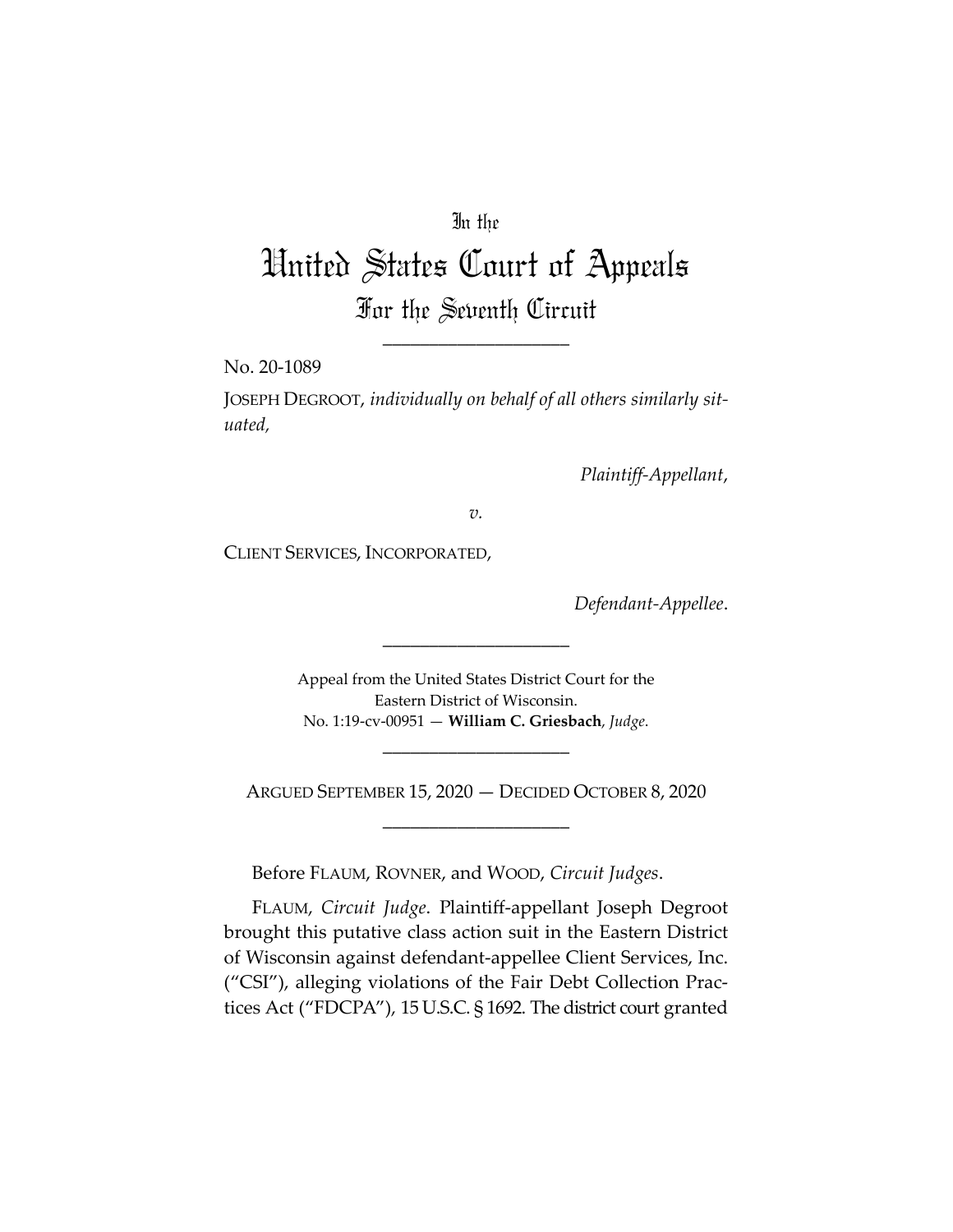the collection agency's motion to dismiss, holding that CSI's communications were not false, misleading, or deceptive to the unsophisticated consumer. We agree and affirm.

### **I. Background**

Degroot, a Wisconsin resident, defaulted on a debt owed to Capital One Bank (USA), N.A. Subsequently, Capital One placed that debt for collections with AllianceOne Receivables Management, Inc. As part of its collection efforts, AllianceOne sent Degroot a letter on August 6, 2018, stating:

> The amount of your debt is \$425.86. Please keep in mind, interest and fees are no longer being added to your account. This means every dollar you pay goes towards paying off your balance.

Based on AllianceOne's representations in the letter, Degroot understood that Capital One had "charged-off" his account, meaning that his debt would no longer accrue interest, late charges, or other fees for any reason.

Capital One subsequently reassigned, placed, or transferred the account to CSI for collections. CSI then mailed Degroot a letter dated March 11, 2019. The top left-hand corner of the letter contained CSI's logo and address, and a summary of information that read:

> CURRENT CREDITOR: CAPITAL ONE BANK (USA), N.A. ACCOUNT NUMBER: XXXXXXXXXXXX9018 BALANCE DUE: \$425.86

Below this summary was a heading in bold, capital letters: "NEW INFORMATION ON YOUR ACCOUNT." The letter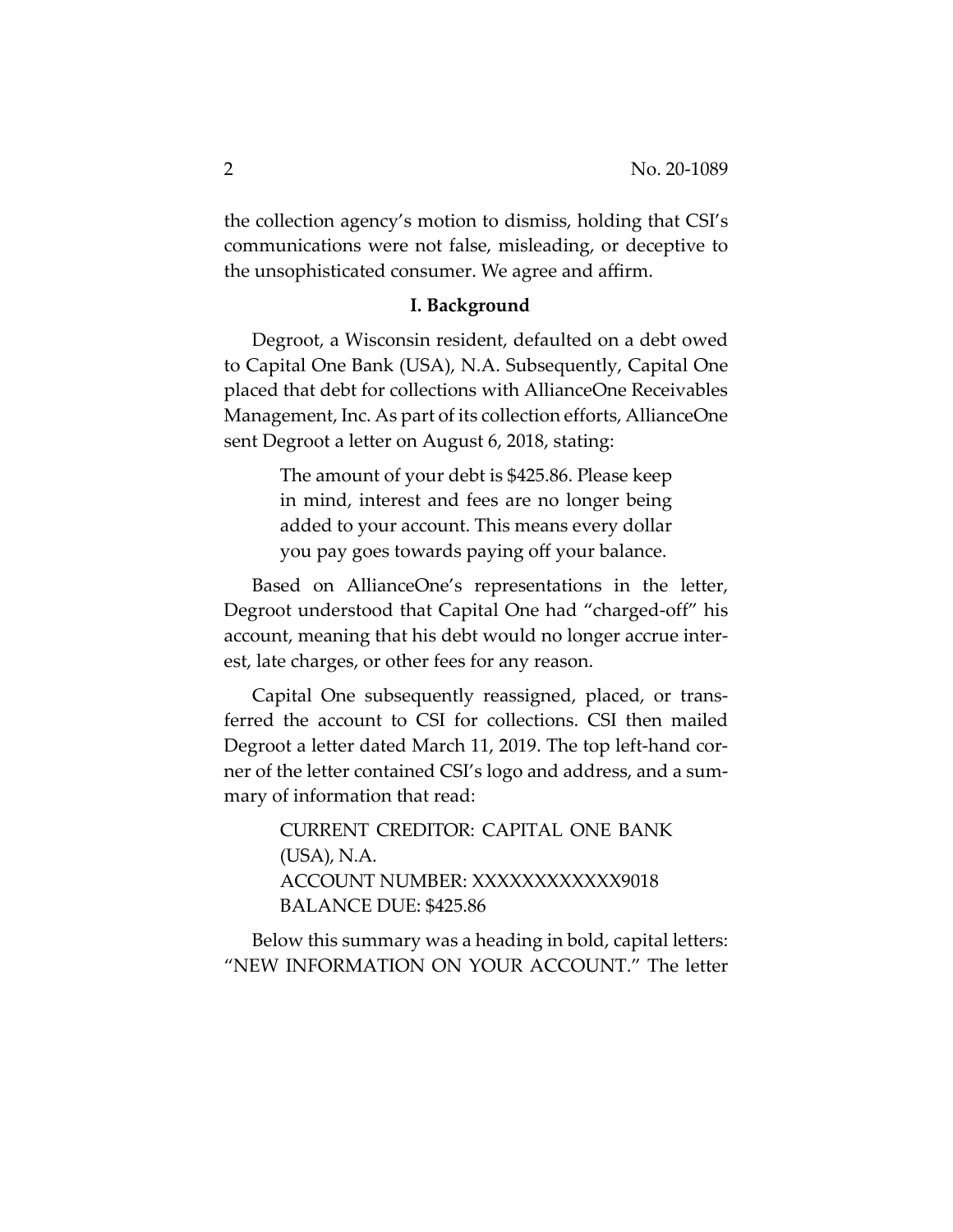went on to note that Capital One had "placed the above account with our organization for collections" and gave an itemized summary of Degroot's current balance:

| Balance Due At Charge-Off: | \$425.86 |
|----------------------------|----------|
| Interest:                  | \$0.00   |
| Other Charges:             | \$0.00   |
| Payments Made:             | \$0.00   |
| Current Balance:           | \$425.86 |

After providing an offer to resolve the debt and various disclosures required by certain states, the letter concluded on a third page with an "ACCOUNT RESOLUTION OFFER." The terms of the offer included a notice that "no interest will be added to your account balance through the course of Client Services, Inc. collection efforts concerning your account."

Following his receipt of this letter, Degroot filed suit, seeking to represent himself and all other persons to whom CSI mailed a similar letter in Wisconsin. He alleged that CSI's letter misleadingly implied that Capital One would begin to add interest and possibly fees to previously charged-off debts if consumers failed to resolve their debts with CSI. Specifically, he alleged that he was "confused by the discrepancy between the AllianceOne letter's statement that 'interest and fees are no longer being added to your account' and the 3/11/19 Letter's implication that Capital One would begin to add interest and possibly fees to the Debt once [CSI] stopped its collection efforts on an unspecified date." In light of these allegedly false or misleading statements, Degroot asserted that CSI violated 15 U.S.C. § 1692e by using false, deceptive, and misleading representations or means to collect a debt and 15 U.S.C. § 1692g by failing to disclose the amount of the debt in a clear and unambiguous fashion.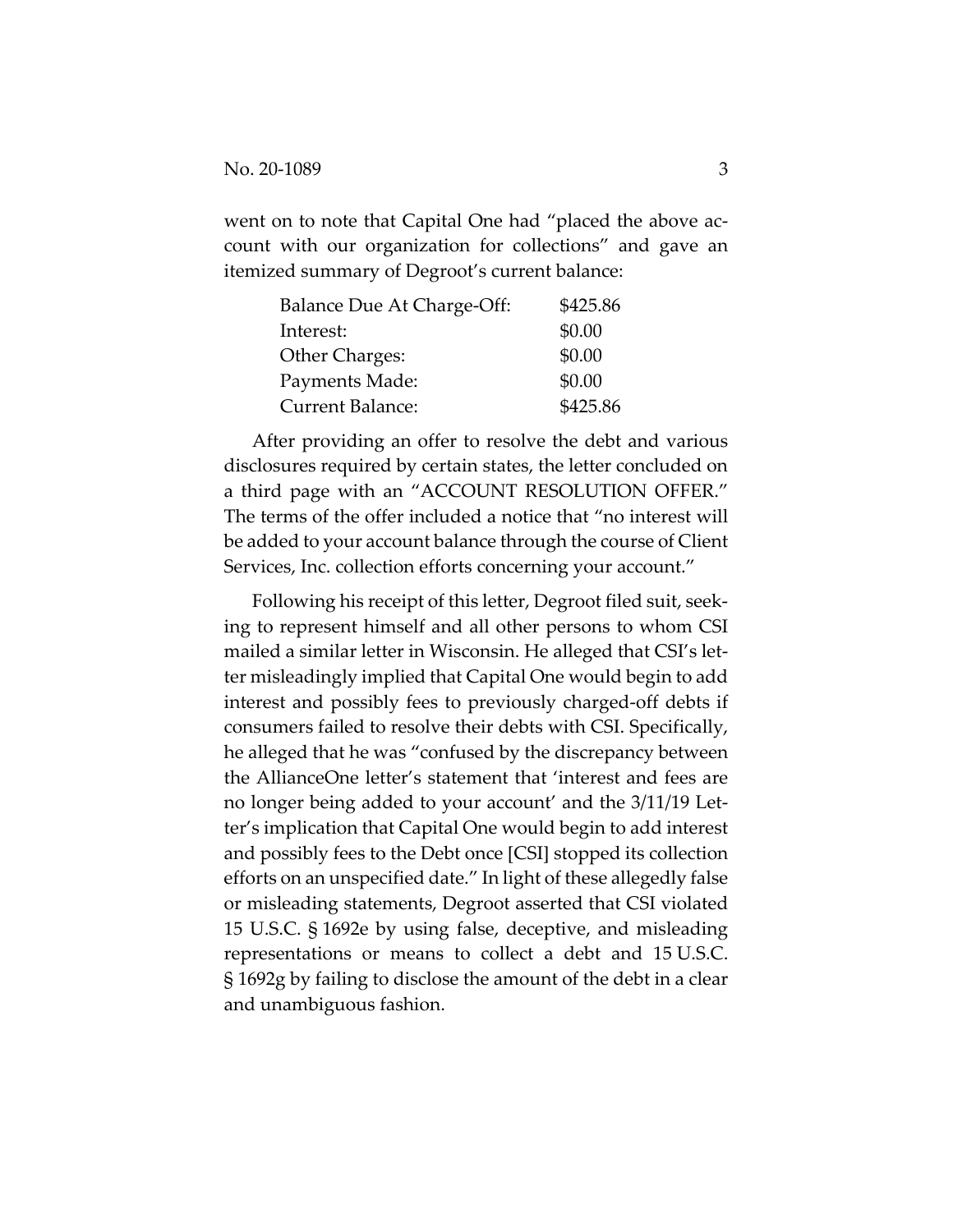After its initial motion to dismiss was mooted by Degroot's filing of an amended complaint, CSI filed a new motion to dismiss the amended complaint. The district court granted that motion, concluding that CSI's letter was not false, misleading, or deceptive. Specifically, the court found that the March 11, 2019 letter had accurately and correctly disclosed the amount of the debt, and that CSI's letter did not imply fees or interest would be added to the debt in the future. Furthermore, the court noted that even if CSI's letter did imply that fees and interest would begin to accrue at a later date if the debt remained outstanding, the statement was not false or misleading given that Wisconsin law provided for the assessment of fees and interest on "static" debts in certain circumstances.

Noting differing approaches to this issue at the district level, the court invited "clarification in this important area of law." This appeal followed.

## **II. Discussion**

Because the district court dismissed Degroot's suit under Rule 12(b)(6), we review the allegations in Degroot's complaint de novo to determine whether he has stated a claim upon which relief can be granted*. Perry v. Coles County*, 906 F.3d 583, 586 (7th Cir. 2018), *cert. denied*, 139 S. Ct. 1225 (2019)."[W]e accept as true all factual allegations in the complaint and draw all permissible inferences in plaintiff['s] favor*." Boucher v. Fin. Sys. of Green Bay, Inc.*, 880 F.3d 362, 365 (7th Cir. 2018). Notwithstanding that deference, "[t]o survive a motion to dismiss, a plaintiff must allege 'enough facts to state a claim to relief that is plausible on its face.'" *Id.* at 365– 66 (citation omitted). With that standard in mind, we turn to the specific allegations in this case.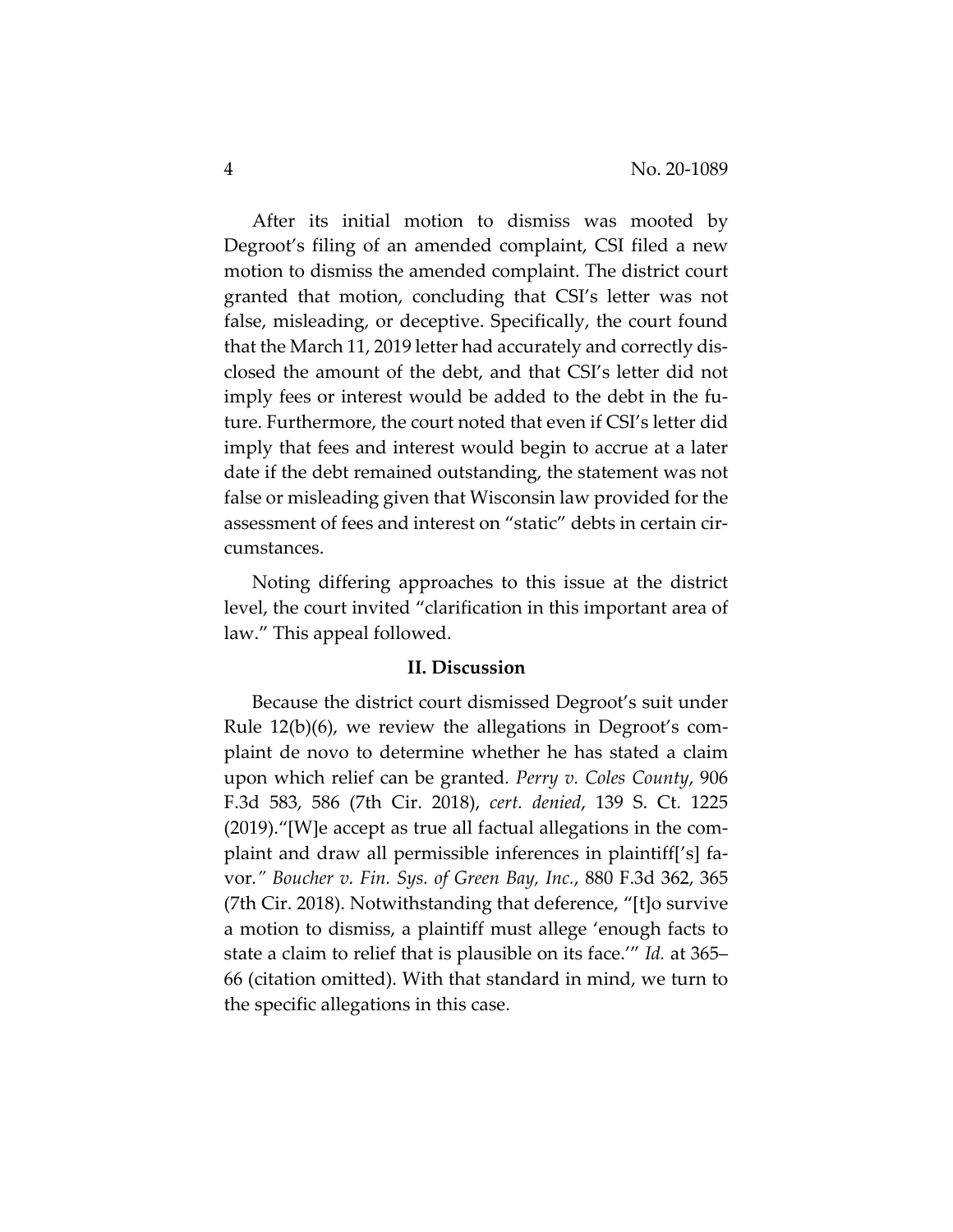#### **A. Itemized Breakdown and Zero Balances**

Among other things, the FDCPA requires debt collectors to send consumers a written notice disclosing "the amount of  $\ldots$  debt" they owe. 15 U.S.C. § 1692 $g(a)(1)$ . This disclosure must be clear*. See Janetos v. Fulton Friedman & Gullace, LLP*, 825 F.3d 317, 319 (7th Cir. 2016) ("If a letter fails to disclose the required information clearly, it violates the Act, without further proof of confusion."). Here, there is no dispute that the letter disclosed the amount that Degroot owed as of March 11, 2019, the date of CSI's letter. That said, "a collection letter can be 'literally true' and still be misleading … if it 'leav[es] the door open' for a 'false impression.'" *Dunbar v. Kohn Law Firm, S.C.*, 896 F.3d 762, 765 (7th Cir. 2018) (alteration in original) (citations omitted). The pertinent question in this case is thus whether CSI, by providing a breakdown of Degroot's debt that showed a zero balance for "interest" and "other charges," violated 15 U.S.C. §§ 1692e and 1692g(a)(1) by implying that interest and other charges would accrue if the debt remained unpaid. *See, e.g.*, *Boucher*, 880 F.3d at 371 (explaining that where a plaintiff claims that a false or misleading statement goes to the amount of debt, a determination of whether there has been a violation of § 1692e "'goes hand-in-hand with whether the amount of the debt has been accurately disclosed' under  $\S 1692g(a)(1)$ ").

A debt collector violates § 1692e by making statements or representations that "would materially mislead or confuse an unsophisticated consumer." *Koehn v. Delta Outsource Grp., Inc.*, 939 F.3d 863, 864 (7th Cir. 2019) (quoting *Boucher*, 880 F.3d at 366). While the paradigmatic example of such prohibited behavior is the inclusion of patently false information, we have also held that "a dunning letter is false and misleading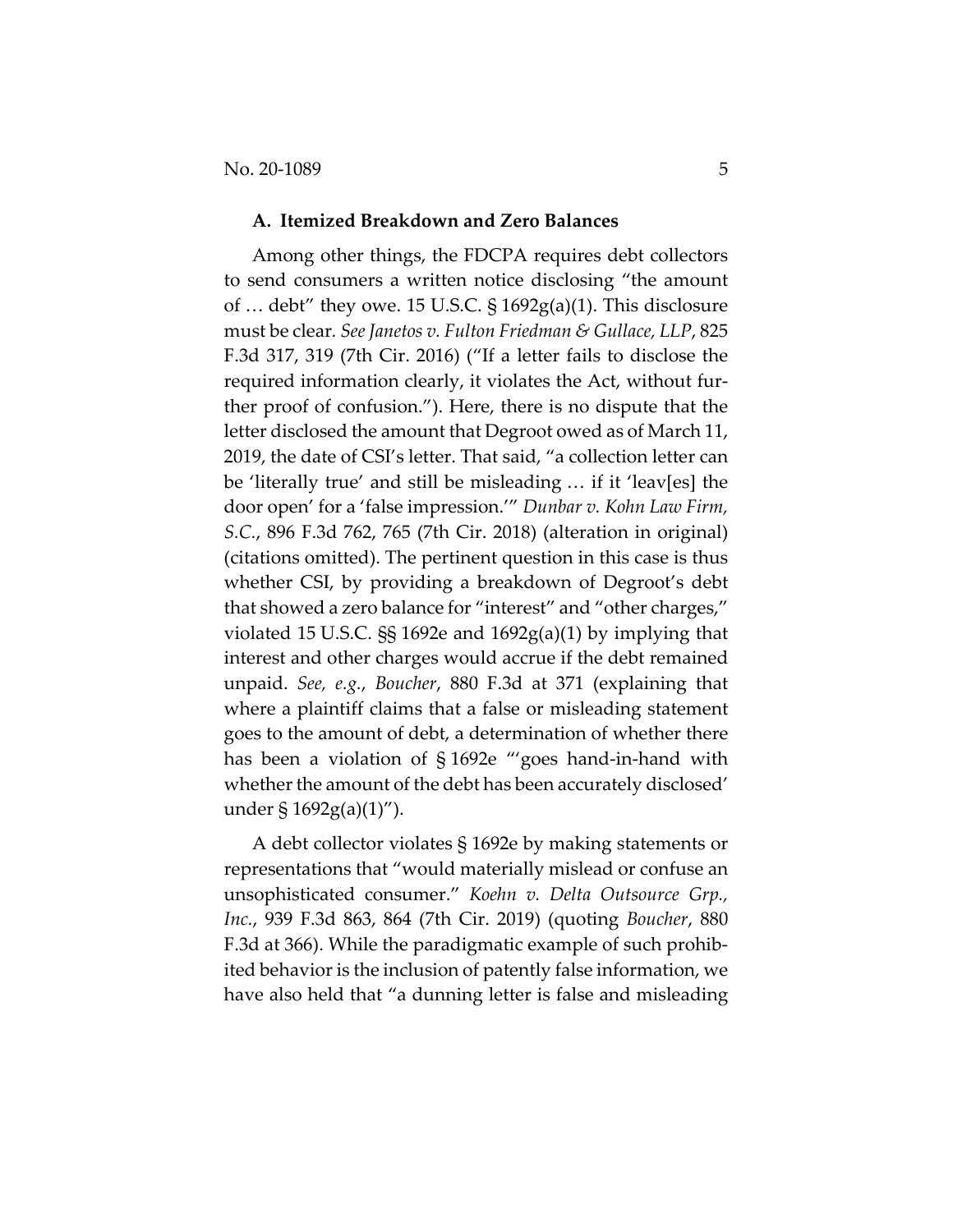if it 'impl[ies] that certain outcomes might befall a delinquent debtor when, legally, those outcomes cannot come to pass.'" *Boucher*, 880 F.3d at 367 (alteration in original) (quoting *Lox v. CDA, Ltd.*, 689 F.3d 818, 825 (7th Cir. 2012)).

With that background, we turn to the itemized breakdown of debt at issue in this case. To determine whether CSI's letter was false or misleading, we must answer two questions. The first is whether an unsophisticated consumer would even infer from the letter that interest and other charges would accrue on his outstanding balance if he did not settle the debt. If, and only if, we conclude that an unsophisticated consumer would make such an inference, then we move to analyze whether the inference is false or misleading.

To answer the question of whether a statement can be interpreted as Degroot claims, we ask whether an unsophisticated consumer could reach that interpretation. *See Steffek v. Client Servs., Inc.*, 948 F.3d 761, 765 (7th Cir. 2020). As we have stated time and again, while the unsophisticated consumer is "uninformed, naïve, or trusting," we assume the consumer "nonetheless possesses reasonable intelligence, basic knowledge about the financial world, and is wise enough to read collection notices with added care." *Koehn*, 939 F.3d at 864 (internal quotation marks and citations omitted). For that reason, our unsophisticated consumer test is objective and "disregards 'bizarre' or 'idiosyncratic' interpretations of collection letters." *Dunbar*, 896 F.3d at 764–65 (citations omitted).

CSI, joined by the Consumer Financial Protection Bureau ("CFPB" or "the Bureau") and ACA International, the Association of Credit and Collection Professionals ("ACA"), as amici curiae, urge us to conclude that Degroot's alleged under-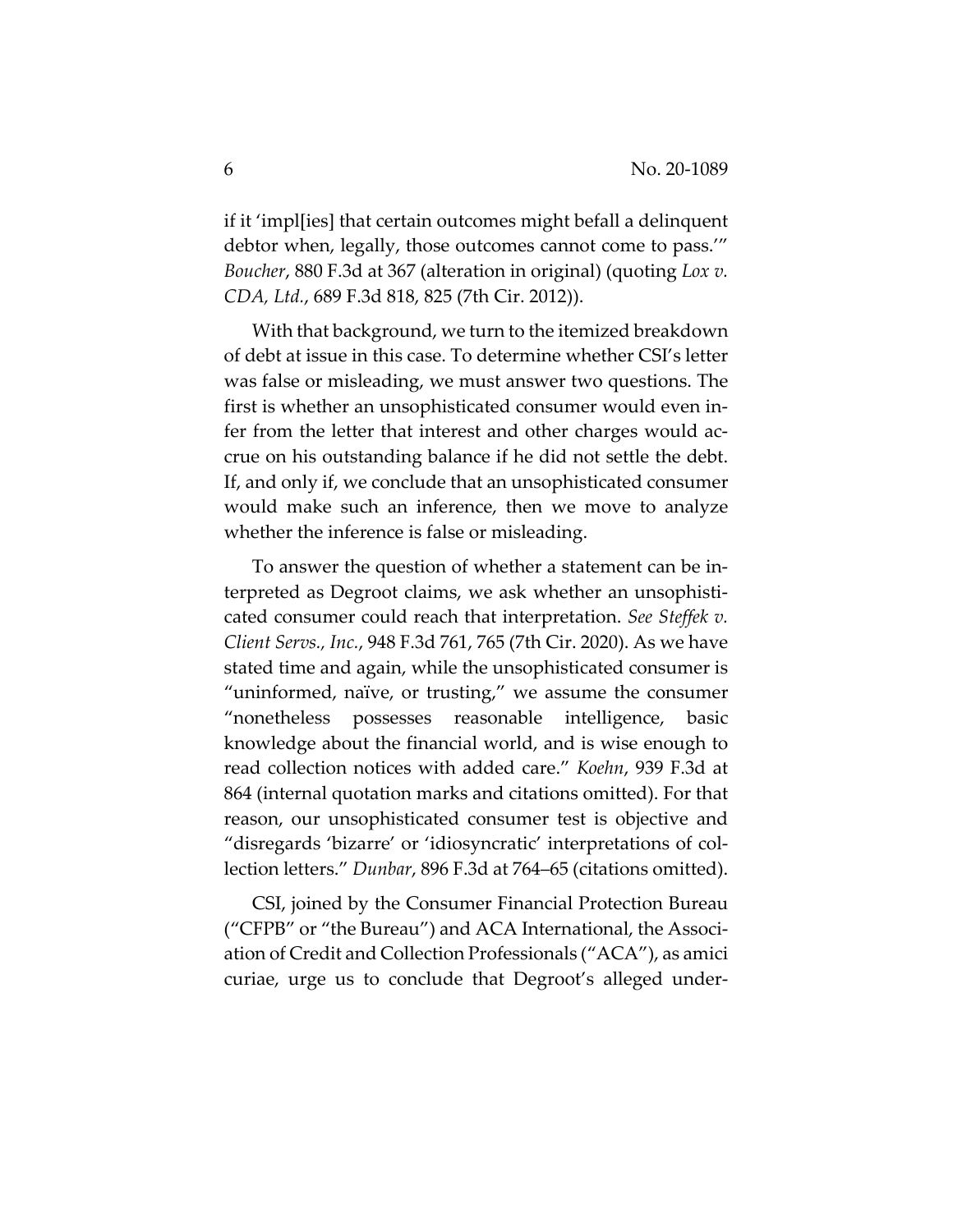standing of its dunning letter is just such a "bizarre" or "idiosyncratic" interpretation. As the CFPB points out, the itemization of a debt is a record of what has already happened. It "discloses the interest or other charges that have been assessed between a date in the past (in this case, the date that the debt was charged-off) and the date of the notice." For that reason, the Bureau argues, such a breakdown cannot be construed as forward looking and therefore misleading. We agree.

The facts in this case bear a striking resemblance to those in *Koehn*, in which we concluded a similar claim could not proceed. *See* 939 F.3d at 865. The plaintiff in *Koehn* alleged that the dunning letter in question was misleading because it used the phrase "current balance" to describe her balance. *Id.* at 864. She argued "current balance" implied that her balance could grow even though "her account was actually 'static,' meaning that additional interest and fees could no longer be added to the balance." *Id*. "By falsely implying that the 'current balance' might increase, she contend[ed], the debt collector's choice of wording [would] mislead debtors to give such static debts greater priority than they otherwise would." *Id.* Rejecting that argument we explained:

> Dunning letters can comply with the Fair Debt Collection Practices Act without answering all possible questions about the future. A lawyer's ability to identify a question that a dunning letter does not expressly answer ("Is it possible the balance might increase?") does not show the letter is misleading, even if a speculative guess to answer the question might be wrong.

*Id.* at 865.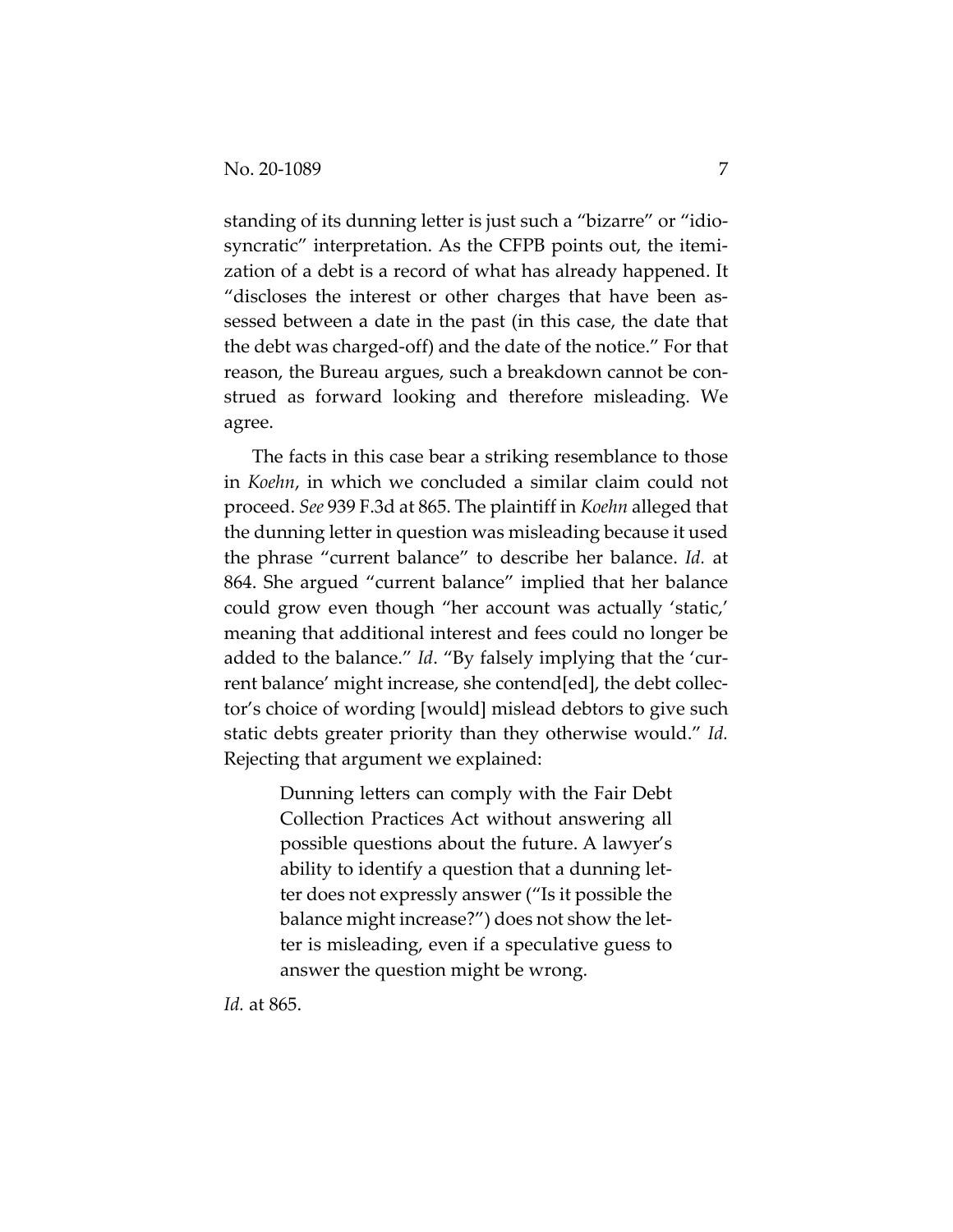The logic of *Koehn* applies with equal force here. CSI's letter merely detailed, correctly, that no interest or other charges had accrued from the date Capital One charged off the debt to March 11, 2019. Indeed, except for the statement regarding the accrual of interest during CSI's pursuit of the loan, which we address below, CSI's letter was totally silent as to the future. Thus, any inference Degroot made about the debt accruing interest or other charges in the future was entirely speculative. Degroot's insistence—apparently accepted by several district courts*, see, e.g.*, *Duarte v. Client Servs., Inc.*, No. 18 C 01227, 2019 WL 1425734 (N.D. Ill. Mar. 29, 2019)—that the inclusion of a zero balance for interest and fees naturally implies he could incur future interest or other charges if he did not settle the debt is unpersuasive. In line with *Koehn*, Degroot's mere raising of an open question about future assessment of other charges with a speculative answer does not make the breakdown misleading.

Indeed, our own caselaw appears to compel the inclusion of an itemized breakdown. In *Fields v. Wilber Law Firm, P.C.*, 383 F.3d 562 (7th Cir. 2004), we held that a debt collector violated § 1692e by failing to include an itemized breakdown showing how the debt in question had doubled in size due to fees and other charges. *See id.* at 566 (explaining that when presented with a non-itemized bill, an unsophisticated consumer may incorrectly assume that she has in fact incurred the entire amount of debt in charges). As we explained, the letter "was misleading because it gave a false impression of the character of the debt … thereby impairing [consumers'] ability to knowledgeably assess the validity of the debt." *Id.* We then explained that a simple way to avoid such a problem was to "itemize the various charges that comprise the total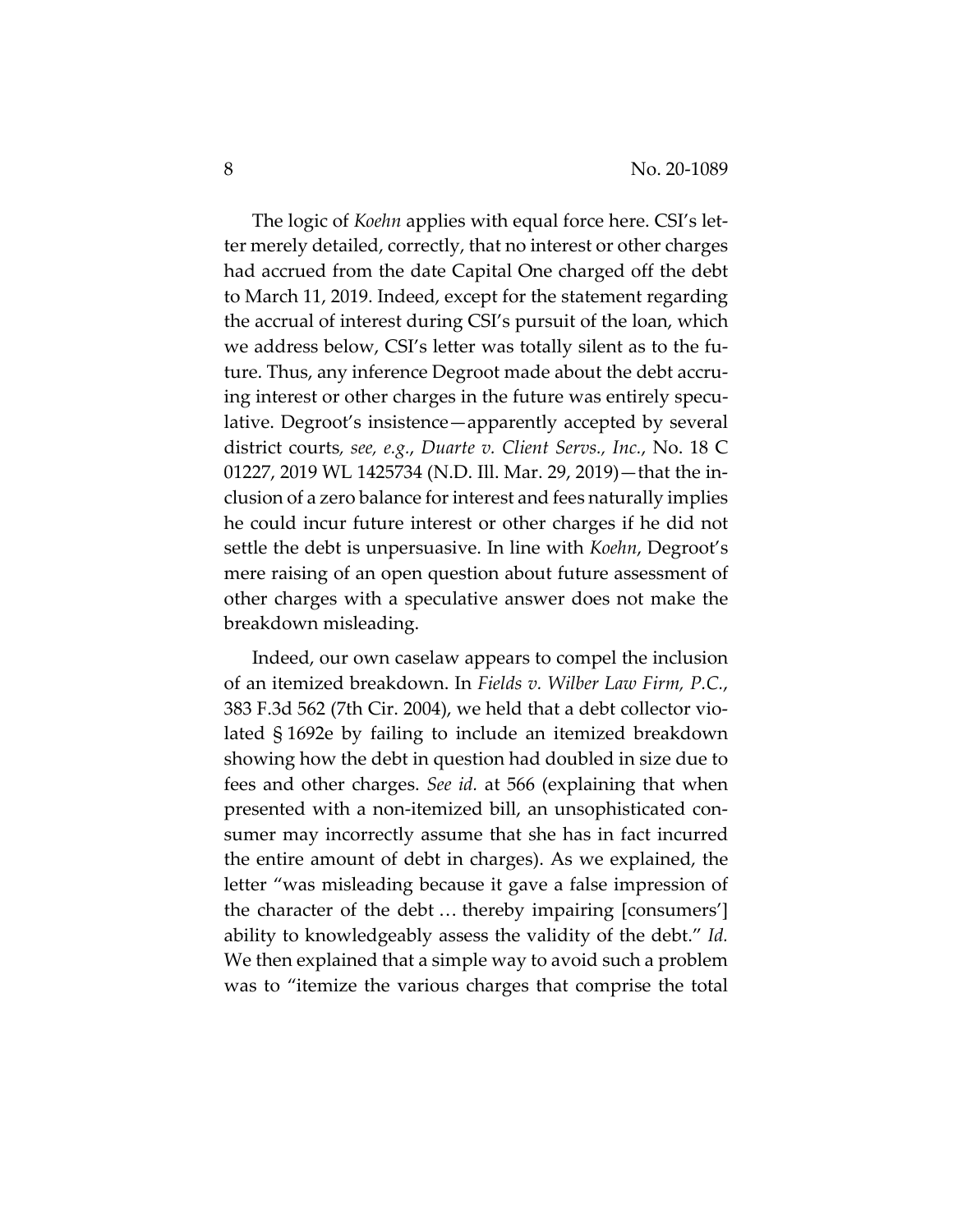amount of debt." *Id.* The logic of *Fields* suggests that a collector will not violate the FDCPA if it accurately reports that the amount of additional other charges or interest is zero, even if it is also permissible—maybe even preferable—for the creditor to fill in those fields with a "not applicable" notation when it is handling a "static" debt.

Furthermore, while Degroot's complaint relies heavily on AllianceOne's statement that "interest and fees are no longer being added" to support his allegation that he found CSI's letter confusing and misleading, even that statement did not say that interest and fees could never be added to his account. That interest and fees are no longer being added to one's account does not guarantee that they never will be, because there is no way—unless the addition is a legal or factual impossibility—to know what may happen in the future. That is why a statement in a dunning letter that relates only to the present reality and is completely silent as to the future generally does not run afoul of the FDCPA. While dunning letters certainly cannot explicitly suggest that certain outcomes may occur when they are impossible, *see, e.g.*, *Boucher*, 880 F.3d at 367; *Lox*, 689 F.3d at 825, they need not guarantee the future, *see Koehn*, 939 F.3d at 865. For that reason, the itemized breakdown here, which makes no comment whatsoever about the future and does not make an explicit suggestion about future outcomes, does not violate the FDCPA.

#### **B. No Interest Statement**

The above analysis applies with equal force to Degroot's argument that CSI's letter attempted to mislead him when it stated, "Please note that no interest will be added to your ac-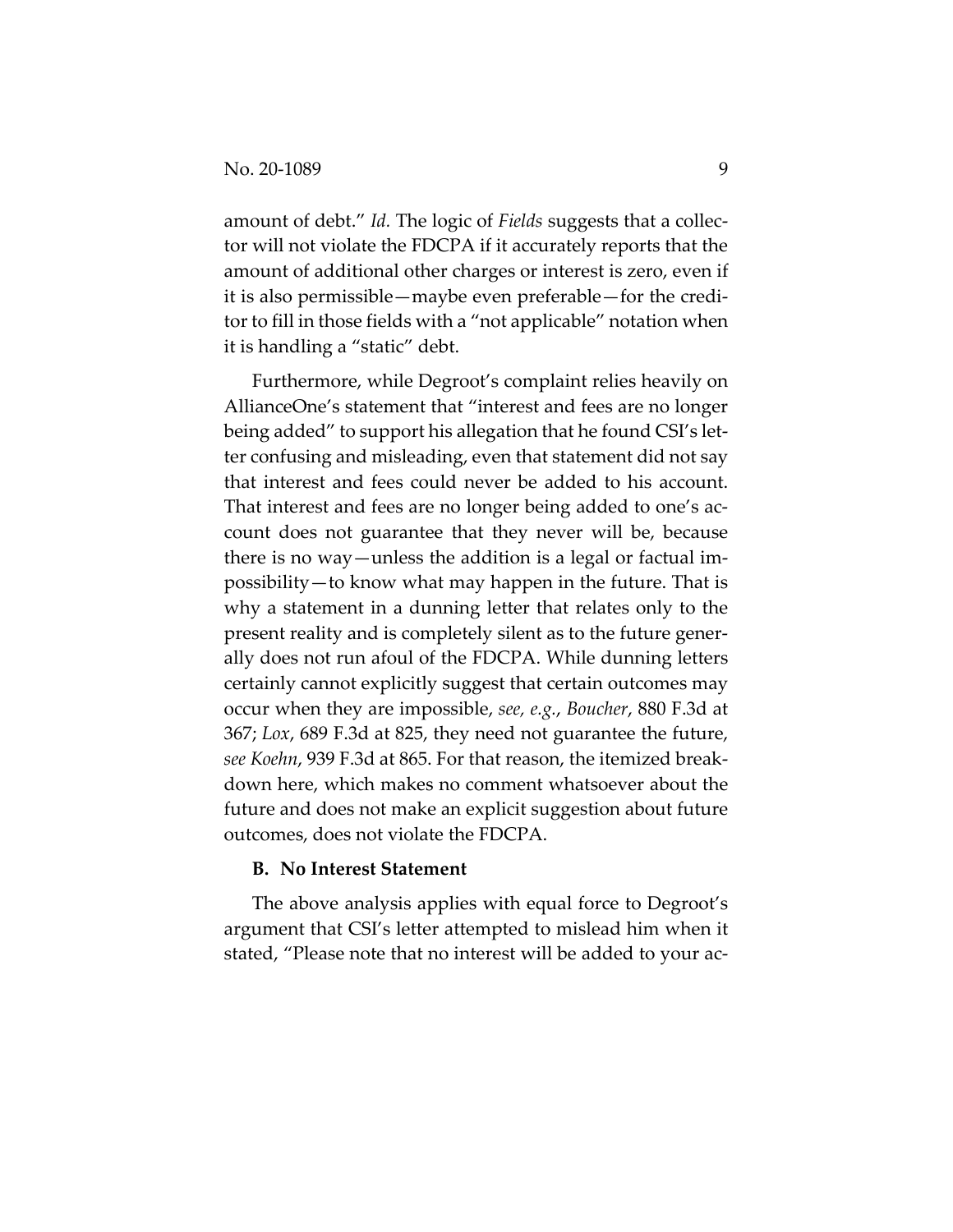count balance through the course of Client Services, Inc. collection efforts concerning your account." We likewise conclude that this statement does not run afoul of § 1692e.

The principle epitomized by *Koehn* is that where a dunning letter only makes explicit representations about the present that are true, a plaintiff may not establish liability on the basis that it leaves ambiguity about the future. *See* 939 F.3d at 865. Where a dunning letter goes beyond describing the current reality, however, and even implicitly suggests the possibility or likelihood of an outcome in the future, the letter must take great care to ensure that the outcome in question is in fact possible or otherwise risk violating § 1692e. *See, e.g.*, *Boucher,*  880 F.3d at 367; *Lox*, 689 F.3d at 825.

Here, CSI's letter simply informed Degroot that no interest would accrue while CSI pursued its debt collection efforts. It did not address in any way whether interest would accrue in the future after CSI no longer controlled the debt. Degroot jumps on this ambiguity as evidence that CSI was trying to mislead him into thinking that he had to settle with CSI, lest he later be assessed interest on the debt. Even taking Degroot's position to its logical conclusion, however, AllianceOne's statement that "interest and fees are no longer being added" would not violate § 1692e. It refers only to present conditions and does not speculate one way or the other as to whether interest and fees could ever be added to his account in the future.

As *Koehn* suggests, the presence of ambiguity does not automatically point to an FDCPA violation. The fact that a debtor may incorrectly speculate as to a possible outcome does not render a dunning letter misleading. *See* 939 F.3d at 865. It is only when a dunning letter at least implicitly points